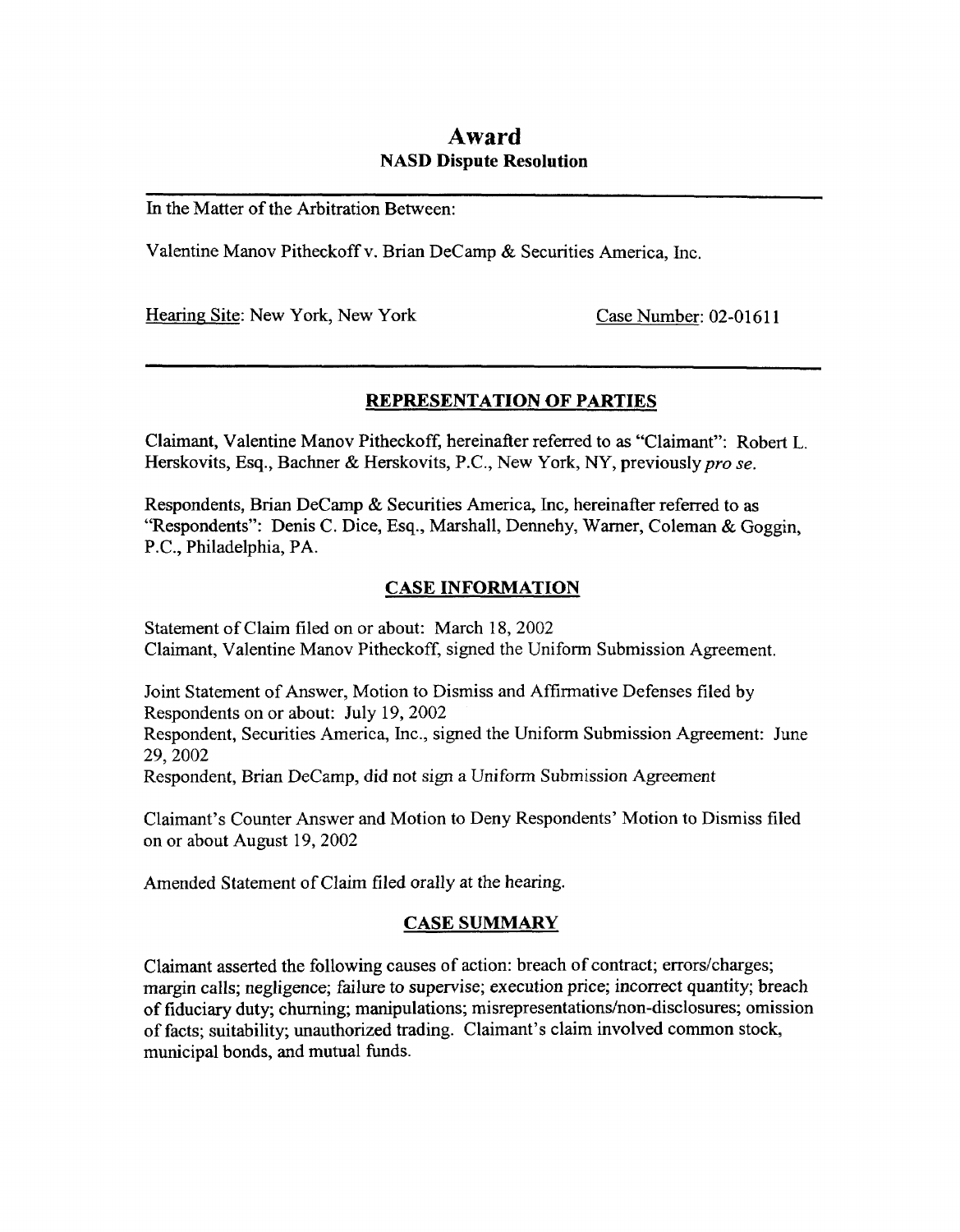**NASD Dispute** Resolution Arbitration No. 02-01611 **Award** Page 2 of **8** 

Unless specifically admitted in their Answer, Respondents denied the allegations made in the Statement of Claim and asserted various affirmative defenses.

# **RELIEF REQUESTED**

1. Claimant requested:

| <b>Compensatory Damages</b> | \$296,189.00 |
|-----------------------------|--------------|
| <b>Punitive Damages</b>     | \$50,000.00  |

Respondents requested that Claimant's claims be dismissed in their entirety, and also requested an order directing the expungement of Respondent Decamp's CRD.

## **OTHER ISSUES CONSIDERED AND DECIDED**

Respondent, Brian Decamp, did not file with NASD Dispute Resolution a properly executed Uniform Submission Agreement but is required to submit to arbitration pursuant to the Code and, having answered the claim and appeared and testified at the hearing, is bound by the determination of the Panel on all issues submitted.

During the hearing, Respondents made **a** Motion to Exclude Documents from Evidence which the Panel rejected and permitted into evidence. **As** a result of Claimant's withdrawal of various claims, a portion of the Motion became moot.

The parties have agreed that the Award in this matter may be executed in counterpart copies or that a handwritten, signed Award may be entered.

# **AWARD**

After considering the pleadings, the testimony and evidence presented at the hearing, the Panel has decided in full and final resolution of the issues submitted for determination as follows:

- 1. Respondents, Securities America, Inc. and Brian Decamp, are jointly and severally liable for and shall pay to Claimant the sum of *\$262,500.0O* **as** compensatory damages.
- **2.** The request for punitive damages is denied.
- 3. Any and all relief not specifically addressed herein is denied.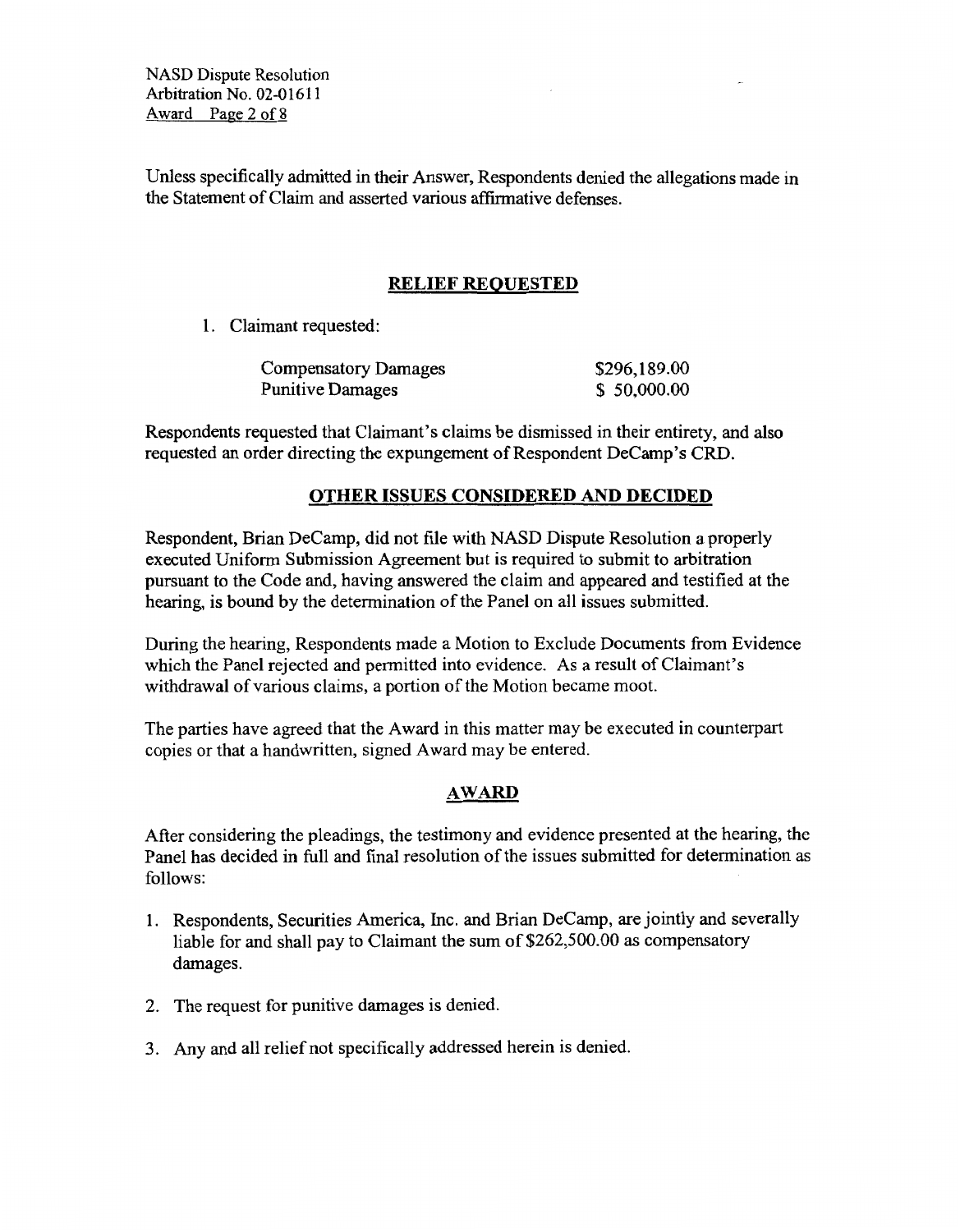**NASD** Dispute **Resolution**  Arbitration No. **02-0 16 1 1 Award Page 3 of 8** 

#### **FEES**

Pursuant to the Code, the following fees are assessed:

#### **Filing Fees**

NASD Dispute Resolution will retain or collect the non-refimdable filing fees for each claim:

Initial claim filing fee  $=$  \$300.00

#### **Member Fees**

Member fees are assessed to each member **firm** that is a party in these proceedings or to the member firm(s) that employed the associated person(s) at the time of the event(s) giving rise to the dispute. Accordingly, Securities America, Inc. is a party.

| Member surcharge        | $= $1,700.00$ |
|-------------------------|---------------|
| Pre-hearing process fee | $=$ \$750.00  |
| Hearing process fee     | $= $2,750.00$ |

## **Adiournment Fees**

Adjoumments granted during these proceedings for which fees were assessed:

| July 10 and 11, 2003, adjournment by Claimant | $= $1,125.00$ |
|-----------------------------------------------|---------------|
|-----------------------------------------------|---------------|

#### **Forum Fees and Assessments**

The Panel has assessed forum fees for each session conducted. **A** session is any meeting between the parties and the arbitrators, including a pre-hearing conference with the arbitrators, that lasts four **(4)** hours or less. Fees associated with these proceedings are:

| One (1) Pre-hearing session with a single arbitrator $\omega$ \$450.00 |                   |            | $=$ \$<br>450.00 |
|------------------------------------------------------------------------|-------------------|------------|------------------|
| Pre-hearing conference:                                                | February 10, 2003 | 1 session  |                  |
| Two (2) Pre-hearing sessions with Panel $\omega$ \$1,125.00            |                   |            | $=$ \$2,250.00   |
| Pre-hearing conference:                                                | December 6, 2002  | 1 session  |                  |
|                                                                        | June 16, 2003     | 1 session  |                  |
| Seventeen (17) Hearing sessions $@$1,125.00$                           |                   |            | $= $19,125.00$   |
| Hearing Dates:                                                         | April 28, 2003    | 2 sessions |                  |
|                                                                        | April 29, 2003    | 2 sessions |                  |
|                                                                        | April 30, 2003    | 2 sessions |                  |
|                                                                        | May 1, 2003       | 2 sessions |                  |
|                                                                        | May 2, 2003       | 1 session  |                  |
|                                                                        | August 5, 2003    | 2 sessions |                  |
|                                                                        | August 6, 2003    | 2 sessions |                  |
|                                                                        | August 7, 2003    | 2 sessions |                  |
|                                                                        |                   |            |                  |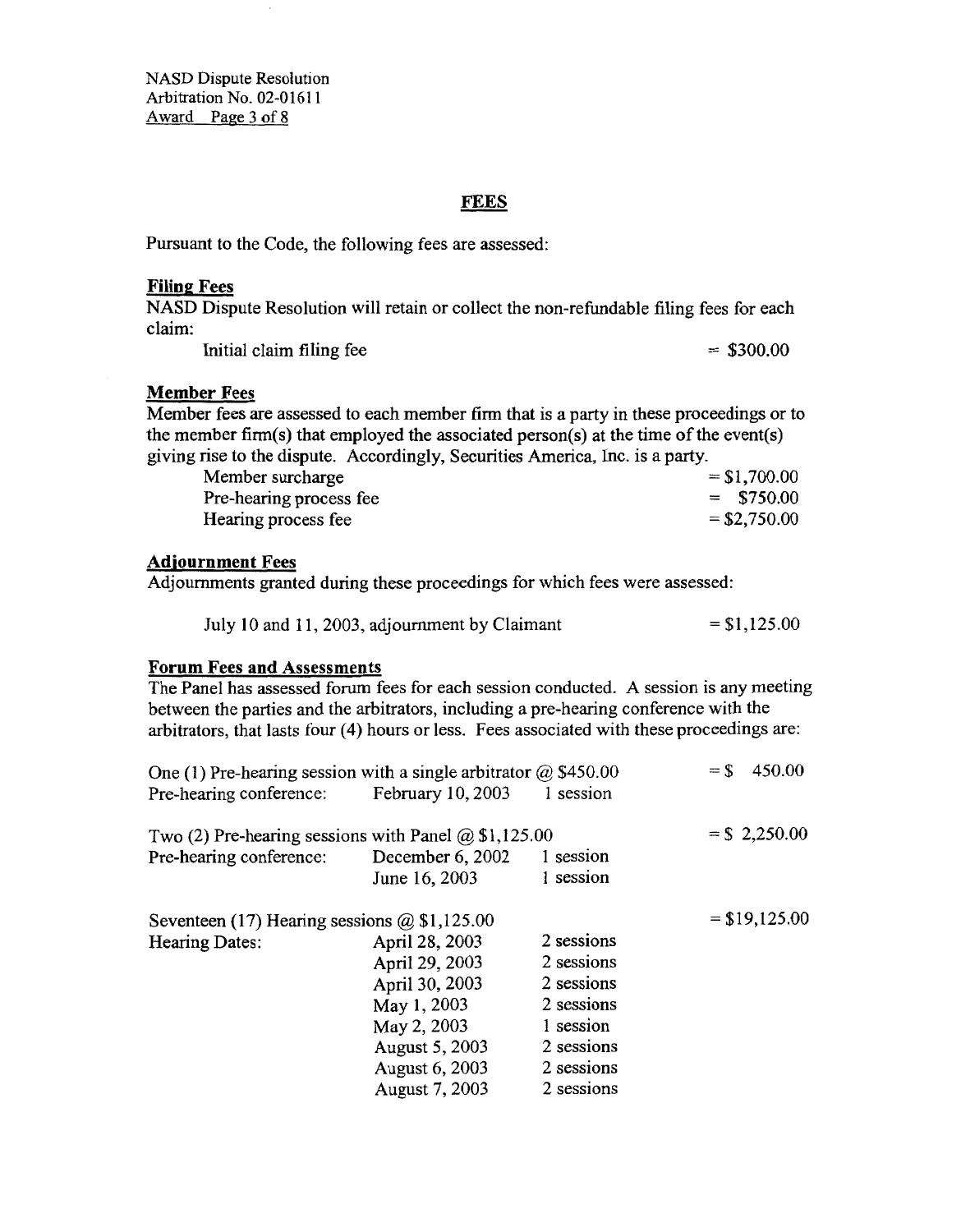**NASD** Dispute **Resolution Arbitration** No. **02-0 16 1 1**  Award Page 4 of 8

August 8,2003 *2* sessions

Total Forum Fees  $= $21,825.00$ 

×

- 1. The Panel has assessed \$7,275.00 of the forum fees against Claimant.
- 2. The Panel has assessed \$7,275.00 of the forum fees against Respondent Securities America, Inc.
- 3. The Panel has assessed \$7,275.00 of the forum fees against Respondent Brian Decamp.

## **Administrative Costs**

Administrative costs are expenses incurred due to a request by a party for special services beyond the normal administrative services. These include, but not limited to, additional copies **of** arbitrator awards, copies of audio transcripts, retrieval of documents fiom archives, interpreters, and security.

|  | 1. Claimant requested copies of audio tapes of hearings |  | $=$ \$ 240.00 |
|--|---------------------------------------------------------|--|---------------|
|--|---------------------------------------------------------|--|---------------|

## **Fee Summary**

| 1. Claimant is solely liable for:                            |                  |
|--------------------------------------------------------------|------------------|
| Initial Filing Fee                                           | 300.00<br>$=$ \$ |
| Adjournment Fee                                              | $=$ \$ 1,125.00  |
| <b>Administrative Costs</b>                                  | $=$ \$<br>240.00 |
| Forum Fees                                                   | $=$ \$ 7,275.00  |
| <b>Total Fees</b>                                            | $=$ \$ 8,940.00  |
| Less payments                                                | $=$ \$ 2,550.00  |
| Balance Due NASD Dispute Resolution                          | $=$ \$ 6,390.00  |
|                                                              |                  |
| 2. Respondent Securities America, Inc. is solely liable for: |                  |
| Member Fees                                                  | $=$ \$ 5,200.00  |
| Forum Fees                                                   | $=$ \$7,275.00   |
| <b>Total Fees</b>                                            | $=$ \$12,475.00  |
| Less payments                                                | $=$ \$ 5,200.00  |
| Balance Due NASD Dispute Resolution                          | $= $7,275.00$    |
| 3. Respondent Brian DeCamp is liable for:                    |                  |
| Forum Fees                                                   | $=$ \$7,275.00   |
| <b>Total Fees</b>                                            | $= $7,275.00$    |
| <b>Less Payments</b>                                         | .00<br>$=$ \$    |
| Balance Due NASD Dispute Resolution                          | $=$ \$7,275.00   |
|                                                              |                  |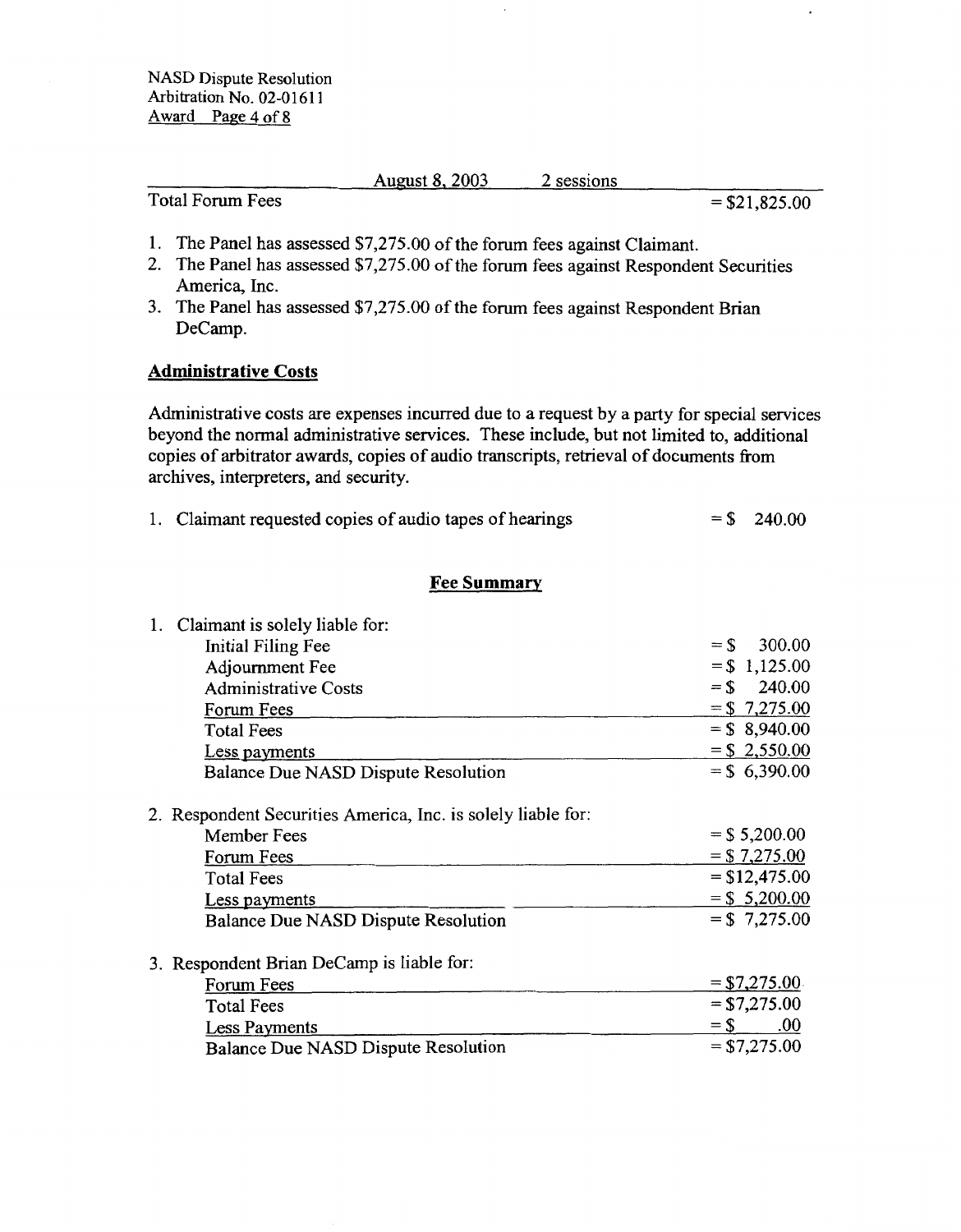**NASD** Dispute Resolution Arbitration No. 02-01611 Award Page 5 **of 8** 

All balances are payable to NASD Dispute Resolution and are due upon receipt pursuant to Rule **10330(g)** of the Code.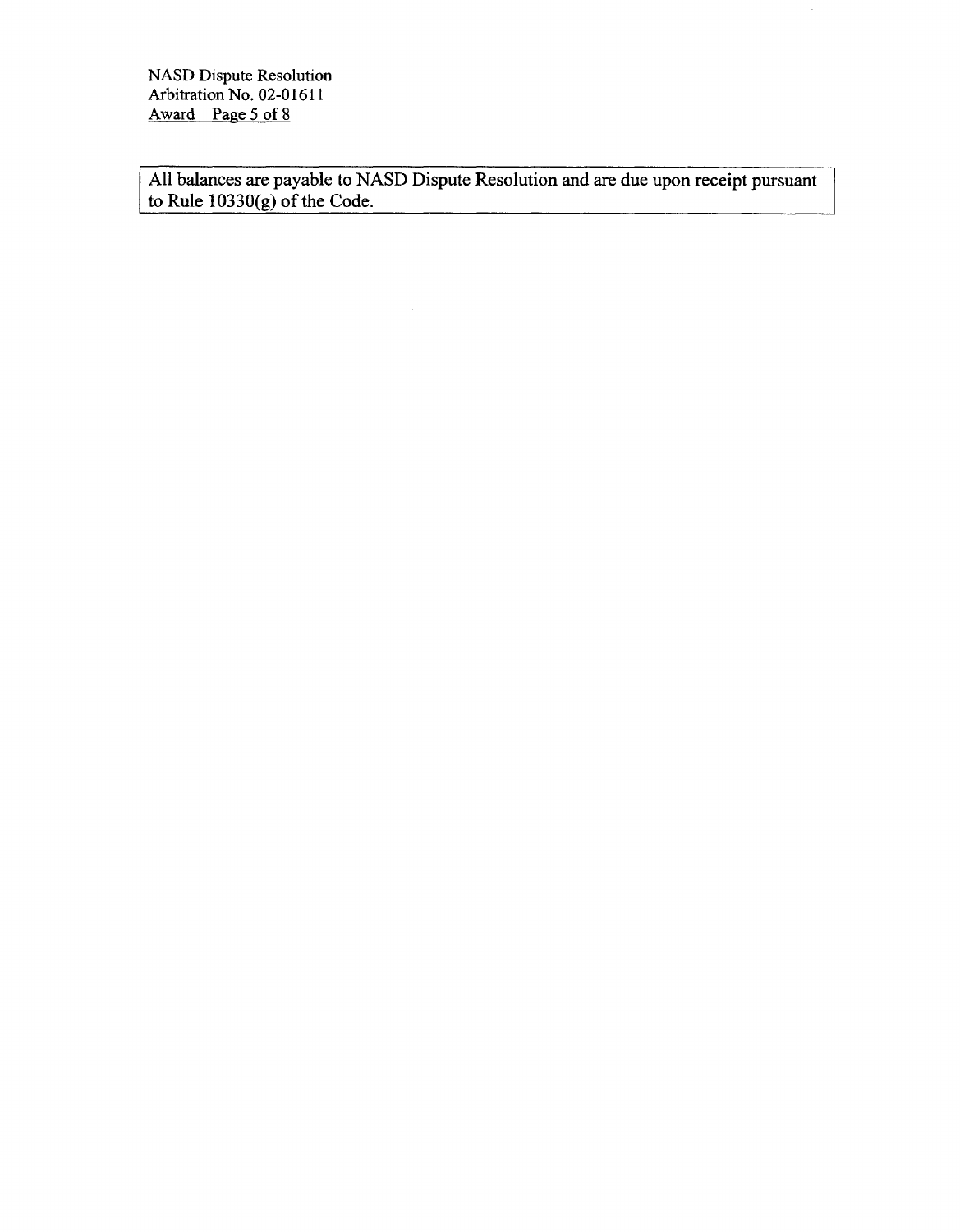**NASD Dispute Resolution Arbitration No. 02-0 16 1** 1 **Award Page 6** of **8** 

## **ARBITRATION PANEL**

**John** A. Astorina, **Esq.** Public Arbitrator Renee La Verne Ross, CFP

James M. Nevler - Public Arbitrator, Presiding Chair<br>John A. Astorina, Esq. - Public Arbitrator

 $\mathbf{r}$ 

#### **Concurring Arbitrators' Signature(s)**

I, the undersigned arbitrator, do hereby affirm, pursuant to Article 7507 of the Civil Practice Law **and** Rules, that I **am** the individual described herein and who executed this instrument which is **my** award.

fames M. Nevler- $Q_3$ , Public Arbitrator, Presiding Chairperson

 $- 03$ 

Signature Date

John A. Astorina, **Esq.**  Public Arbitrator

Signature Date

Renee La Verne Ross, CFP Non-Public Arbitrator

Signature Date

**September** 16, 2003 Date of Service (For NASD Dispute Resolution use only)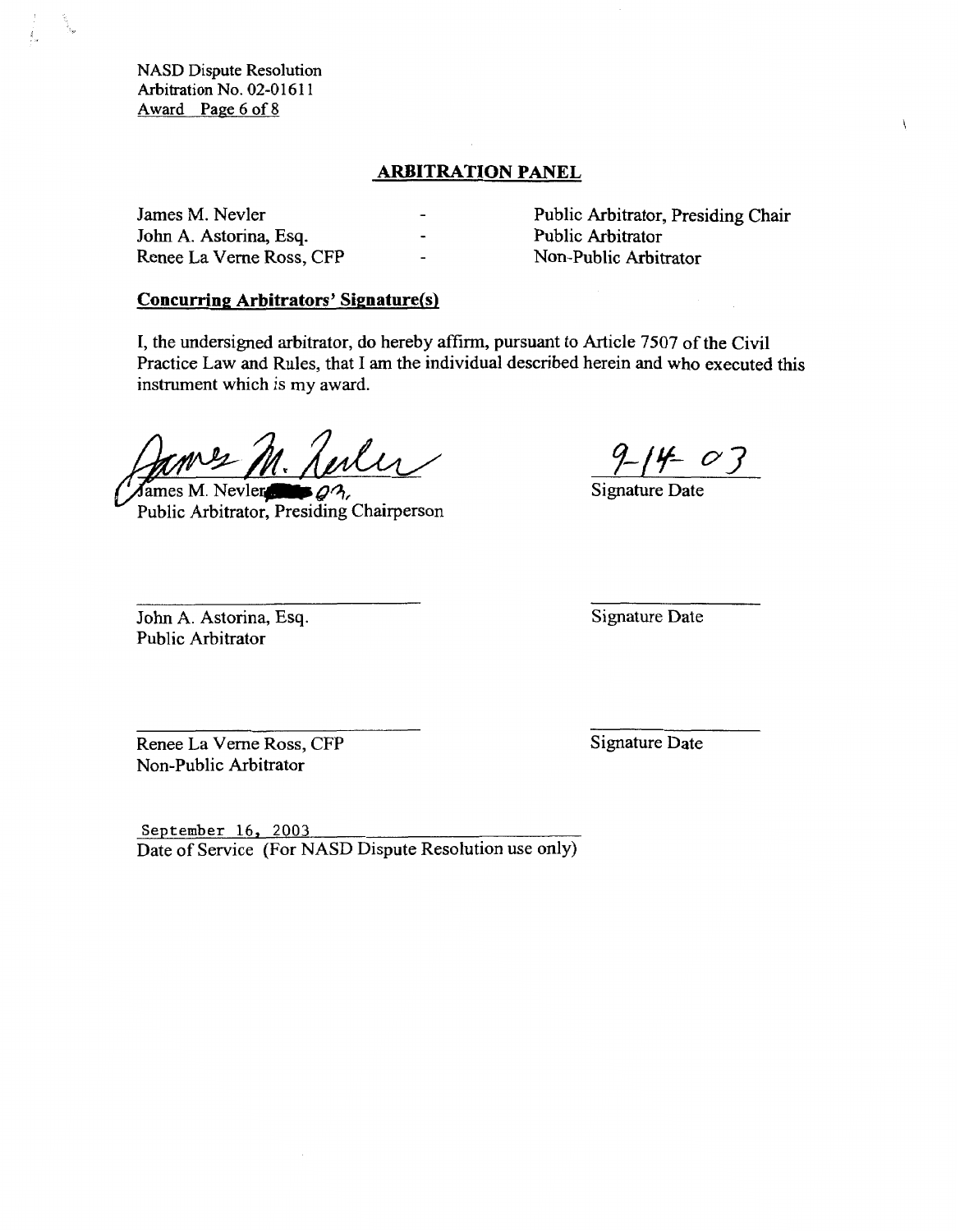**NASD Dispute Resolution Arbitration No.** *02-0* **16 1 1**  Award Page 7 of 8

## **ARBITRATION PANEL**

| James M. Nevler          | $\overline{\phantom{0}}$ | Public Arbitrator, Presiding Chair |
|--------------------------|--------------------------|------------------------------------|
| John A. Astorina, Esq.   | $\overline{\phantom{0}}$ | <b>Public Arbitrator</b>           |
| Renee La Verne Ross, CFP | $\overline{\phantom{0}}$ | Non-Public Arbitrator              |

## **Concurring Arbitrators' Signature(s)**

I, the **undersigned** arbitrator, do **hereby affirm,** pursuant to Article **7507 of the** Civil Practice Law **and** Rules, that I **am** the individual described **herein and who** executed **this**  instrument which **is my award.** 

James **M.** Nevler, **Esq.**  Public Arbitrator, Presiding **Chairperson** 

folum CV. (15 Foruño)<br>ann A. Astorina, Esq.

**Public Arbitrator** 

Signature Date

Septembre 15, 2003

Renee La Verne **Ross, CFP**  Non-Public Arbitrator

Signature Date

**September** 16, 2003 Date **of** Service **(For** NASD Dispute Resolution use **only)**